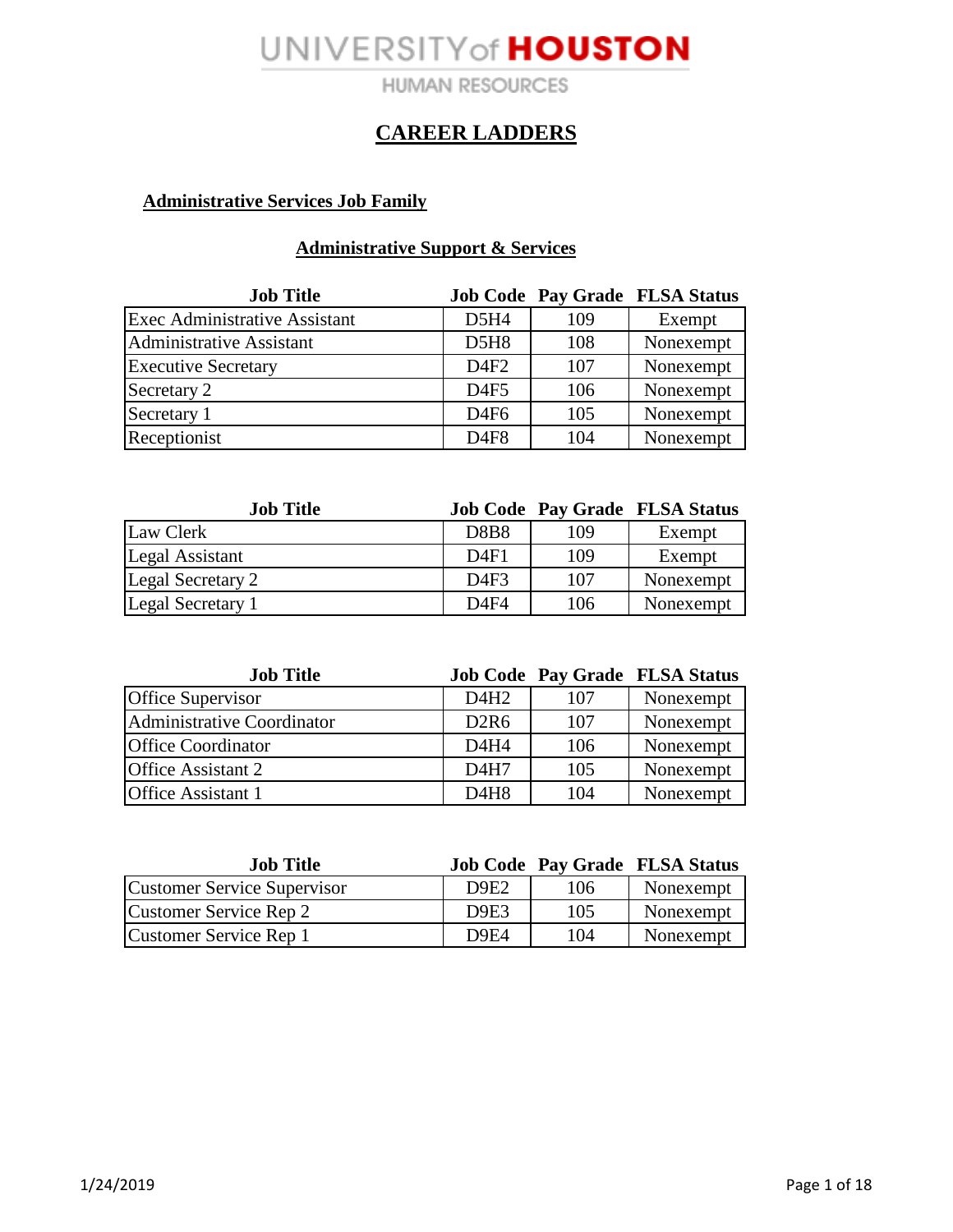**HUMAN RESOURCES** 

### **CAREER LADDERS**

### **Administrative Services Job Family**

### **Business Administration**

| <b>Job Title</b>               |                               |     | <b>Job Code Pay Grade FLSA Status</b> |
|--------------------------------|-------------------------------|-----|---------------------------------------|
| College Business Administrator | D <sub>2</sub> H <sub>6</sub> |     | Exempt                                |
| College Business Administrator | D2H7                          | 111 | Exempt                                |
| College Business Administrator | D <sub>2</sub> H <sub>8</sub> | 110 | Exempt                                |

| <b>Job Title</b>                  |                               |     | <b>Job Code Pay Grade FLSA Status</b> |
|-----------------------------------|-------------------------------|-----|---------------------------------------|
| Department Business Administrator | D2J4                          | 111 | Exempt                                |
| Department Business Administrator | D2J6                          | 110 | Exempt                                |
| Department Business Administrator | D2J7                          | 109 | Exempt                                |
| Department Business Administrator | D <sub>2</sub> J <sub>8</sub> | 108 | Nonexempt                             |

| <b>Job Title</b>                   |      |     | <b>Job Code Pay Grade FLSA Status</b> |
|------------------------------------|------|-----|---------------------------------------|
| <b>Asst Business Administrator</b> | D2K8 | 109 | Exempt                                |
| <b>Financial Coordinator 2</b>     | D6X3 | 108 | Nonexempt                             |
| <b>Financial Coordinator 1</b>     | D6X4 | 107 | Nonexempt                             |
| <b>Financial Assistant 2</b>       | D6X7 | 106 | Nonexempt                             |
| Financial Assistant 1              | D6X8 | 105 | Nonexempt                             |

| <b>Job Title</b>                   |             |     | <b>Job Code Pay Grade FLSA Status</b> |
|------------------------------------|-------------|-----|---------------------------------------|
| <b>Asst Business Administrator</b> | D2K8        | 109 | Exempt                                |
| <b>Asst Business Administrator</b> | D2K1        | 108 | Nonexempt                             |
| Dept HR/Payroll Coord 2            | <b>D6L8</b> | 107 | Nonexempt                             |
| Dept HR/Payroll Coord 1            | D6L9        | 106 | Nonexempt                             |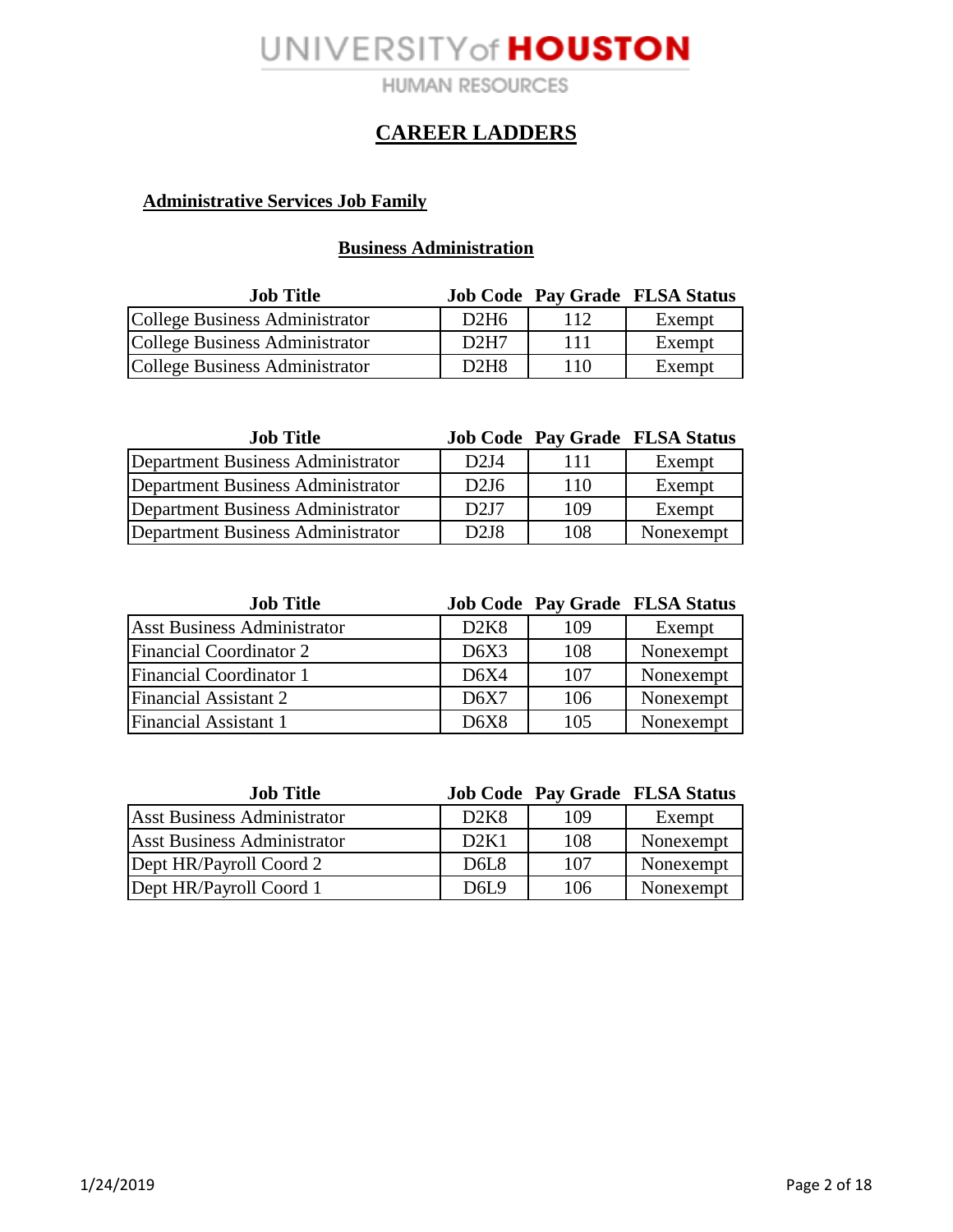**HUMAN RESOURCES** 

### **CAREER LADDERS**

### **Administrative Services Job Family**

### **Program Administration**

| <b>Job Title</b>             | <b>Job Code</b>               |     | Pay Grade FLSA Status |
|------------------------------|-------------------------------|-----|-----------------------|
| Program Director 2           | E9C3                          | 111 | Exempt                |
| Program Director 1           | E9A6                          | 110 | Exempt                |
| Program Manager 2            | E <sub>9</sub> C <sub>5</sub> | 109 | Exempt                |
| Program Manager 1            | E9B6/E9C6                     | 108 | Nonexempt             |
| <b>Program Coordinator 2</b> | <b>E9C7</b>                   | 107 | Nonexempt             |
| Program Coordinator 1        | E9C9                          | 106 | Nonexempt             |

| <b>Job Title</b>       |      |     | <b>Job Code</b> Pay Grade FLSA Status |
|------------------------|------|-----|---------------------------------------|
| Senior Project Manager | E9B2 |     | Exempt                                |
| <b>Project Manager</b> | E9B4 | 110 | Exempt                                |

### **Institutional Research**

| <b>Job Title</b>                      | <b>Job Code</b>               |     | <b>Pay Grade FLSA Status</b> |
|---------------------------------------|-------------------------------|-----|------------------------------|
| <b>Institutional Research Analyst</b> | D7S <sub>6</sub>              | 110 | Exempt                       |
| Planning Analyst 2                    | D <sub>7</sub> S <sub>7</sub> | 108 | Nonexempt                    |
| Planning Analyst 1                    | D7S8                          | 107 | Nonexempt                    |

| <b>Job Title</b>               |                               |     | <b>Job Code</b> Pay Grade FLSA Status |
|--------------------------------|-------------------------------|-----|---------------------------------------|
| Inst Effect Coord (Coll/Div)   | D <sub>7</sub> S <sub>9</sub> | 110 | Exempt                                |
| Inst Effectiveness Coordinator | D <sub>7</sub> S <sub>5</sub> | 109 | Exempt                                |
| Assessment Coordinator         | D <sub>7</sub> S <sub>2</sub> | 108 | Nonexempt                             |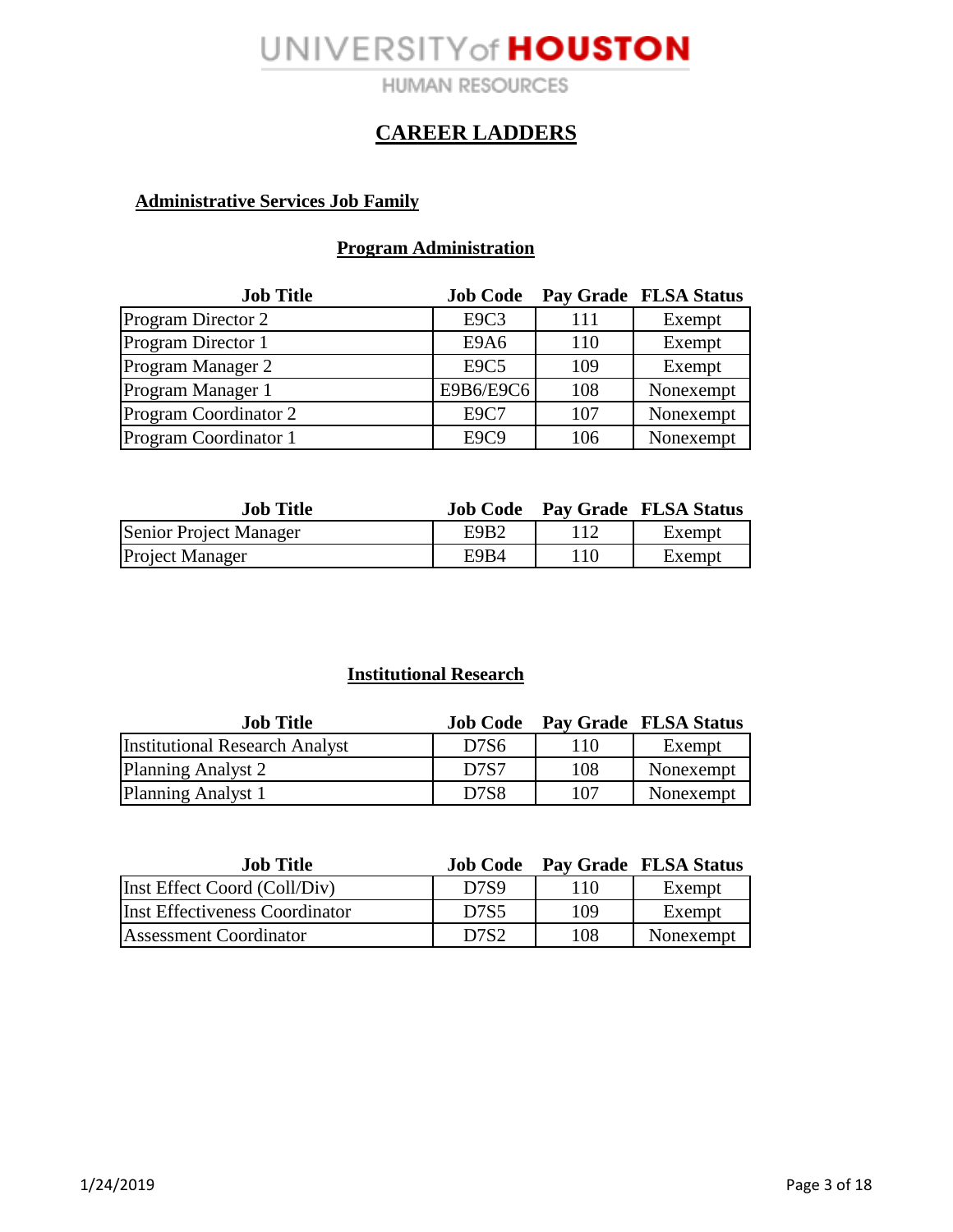**HUMAN RESOURCES** 

## **CAREER LADDERS**

### **Administrative Services Job Family**

### **Finance**

| <b>Job Title</b>                |                               |     | <b>Job Code Pay Grade FLSA Status</b> |
|---------------------------------|-------------------------------|-----|---------------------------------------|
| <b>Accounts Payable Manager</b> | D6K2                          | 109 | Exempt                                |
| <b>Travel Coordinator</b>       | D <sub>6</sub> K <sub>5</sub> | 108 | Nonexempt                             |
| <b>Accounts Payable Analyst</b> | D6K6                          | 107 | Nonexempt                             |
| Accounts Payable Assistant 2    | D6K7                          | 106 | Nonexempt                             |
| Accounts Payable Assistant 1    | D <sub>6</sub> K <sub>8</sub> | 105 | Nonexempt                             |

| <b>Job Title</b>             |                               |     | <b>Job Code Pay Grade FLSA Status</b> |
|------------------------------|-------------------------------|-----|---------------------------------------|
| Manager, Financial Reporting | D <sub>6</sub> C <sub>8</sub> | 112 | Exempt                                |
| <b>Financial Manager</b>     | D6P4                          | 111 | Exempt                                |
| Manager, State Accounting    | D <sub>6</sub> C <sub>9</sub> | 110 | Exempt                                |
| Spvr, Financial Accounting   | D6N <sub>6</sub>              | 110 | Exempt                                |
| <b>Financial Analyst 2</b>   | D6J4                          | 110 | Exempt                                |
| <b>Accountant 4</b>          | D6T5                          | 110 | Exempt                                |
| <b>Financial Analyst 1</b>   | D6J5                          | 109 | Exempt                                |
| Accountant 3                 | D <sub>6</sub> T <sub>6</sub> | 109 | Exempt                                |
| Accountant 2                 | D6T7                          | 108 | Nonexempt                             |
| Accountant 1                 | <b>D6T8</b>                   | 107 | Nonexempt                             |

| <b>Job Title</b> |                               |     | <b>Job Code Pay Grade FLSA Status</b> |
|------------------|-------------------------------|-----|---------------------------------------|
| Mgr, Audit       | D6S4                          | 114 | Exempt                                |
| Spvr, Audit      | D <sub>6</sub> S <sub>9</sub> | 113 | Exempt                                |
| Auditor 3        | D <sub>6</sub> S <sub>6</sub> | 112 | Exempt                                |
| Auditor 2        | <b>D6S7</b>                   | 111 | Exempt                                |
| Auditor 1        | <b>D6S8</b>                   | 110 | Exempt                                |

| <b>Job Title</b>                    |                               |     | <b>Job Code Pay Grade FLSA Status</b> |
|-------------------------------------|-------------------------------|-----|---------------------------------------|
| <b>Budget Operations Supervisor</b> | D6G4                          | 110 | Exempt                                |
| <b>Budget Analyst 3</b>             | D <sub>6</sub> G <sub>6</sub> | 109 | Exempt                                |
| <b>Budget Analyst 2</b>             | D6G7                          | 108 | Nonexempt                             |
| <b>Budget Analyst 1</b>             | D <sub>6</sub> G <sub>8</sub> | 107 | Nonexempt                             |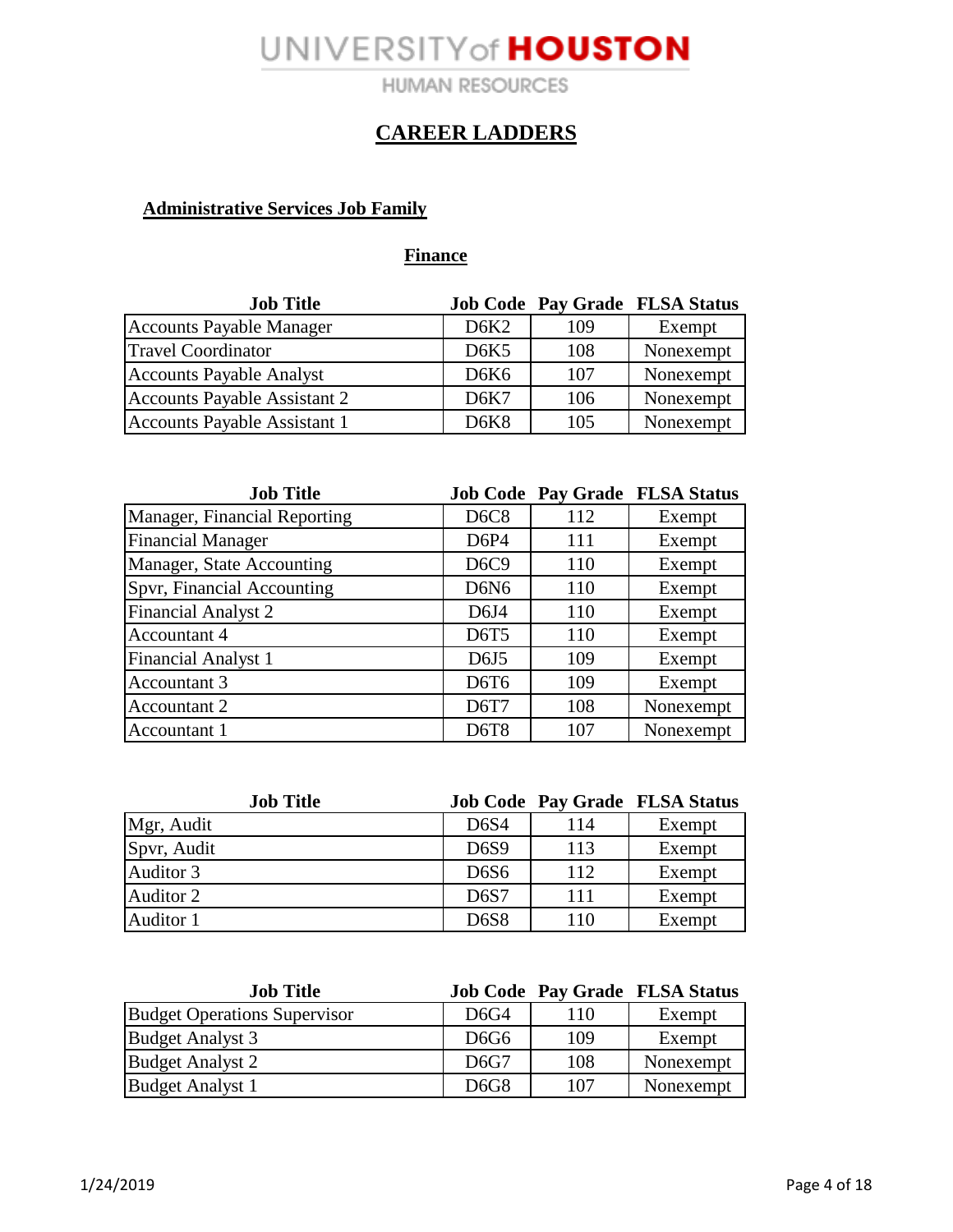**HUMAN RESOURCES** 

### **CAREER LADDERS**

### **Administrative Services Job Family**

#### **Finance**

| <b>Job Title</b>              |                               |     | <b>Job Code Pay Grade FLSA Status</b> |
|-------------------------------|-------------------------------|-----|---------------------------------------|
| Cash Control Supervisor       | D <sub>6</sub> U <sub>8</sub> | 109 | Exempt                                |
| <b>Senior Cashier</b>         | D <sub>6</sub> V <sub>6</sub> | 107 | Nonexempt                             |
| <b>Cash Control Assistant</b> | D <sub>6</sub> U <sub>6</sub> | 105 | Nonexempt                             |
| Cashier                       | D <sub>6</sub> V <sub>8</sub> | 104 | Nonexempt                             |

| <b>Job Title</b>            |                               |     | <b>Job Code Pay Grade FLSA Status</b> |
|-----------------------------|-------------------------------|-----|---------------------------------------|
| <b>Sr Buyer</b>             | M1G5                          | 110 | Exempt                                |
| Buyer 3                     | M <sub>1</sub> G <sub>6</sub> | 109 | Exempt                                |
| Buyer 2                     | M1G7                          | 108 | Nonexempt                             |
| Buyer 1                     | M <sub>1G8</sub>              | 107 | Nonexempt                             |
| <b>Purchasing Assistant</b> | M1H6                          | 106 | Nonexempt                             |

### **Legal**

| <b>Job Title</b>                     |                  |     | <b>Job Code Pay Grade FLSA Status</b> |
|--------------------------------------|------------------|-----|---------------------------------------|
| <b>Associate General Counsel</b>     | D8B3             | 115 | Exempt                                |
| <b>Sr. Assistant General Counsel</b> | D8B7             | 114 | Exempt                                |
| <b>Assistant General Counsel</b>     | D8B4             | 112 | Exempt                                |
| <b>Assistant General Counsel</b>     | D8B <sub>6</sub> | 111 | Exempt                                |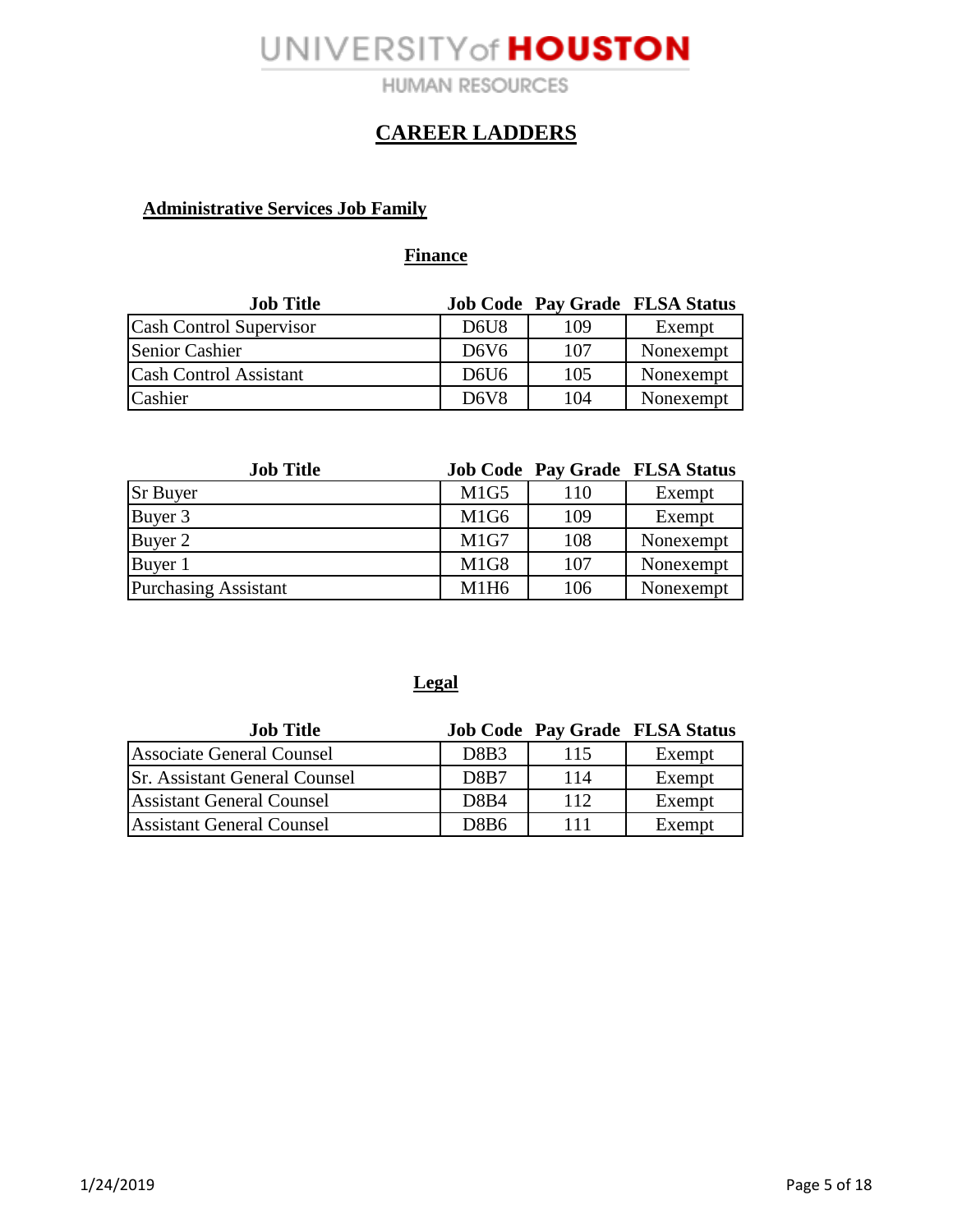**HUMAN RESOURCES** 

### **CAREER LADDERS**

### **Administrative Services Job Family**

#### **Human Resources**

| <b>Job Title</b>         |                  |     | <b>Job Code</b> Pay Grade FLSA Status |
|--------------------------|------------------|-----|---------------------------------------|
| Compensation Analyst 2   | D <sub>3H7</sub> | 110 | Exempt                                |
| Compensation Analyst 1   | D3H8             | 109 | Exempt                                |
| Compensation Coordinator | D3H9             | 108 | Nonexempt                             |

| <b>Job</b> Title               | <b>Job Code</b>               |     | Pay Grade FLSA Status |
|--------------------------------|-------------------------------|-----|-----------------------|
| <b>Sr Recruiter</b>            | D <sub>3</sub> D <sub>5</sub> | 110 | Exempt                |
| Recruiter                      | D <sub>3</sub> D <sub>2</sub> | 109 | Exempt                |
| <b>HR Services Coordinator</b> | D <sub>3</sub> D <sub>6</sub> | 107 | Nonexempt             |

| <b>Job Title</b>                        | <b>Job Code</b>               |     | Pay Grade FLSA Status |
|-----------------------------------------|-------------------------------|-----|-----------------------|
| <b>Sr Talent Development Specialist</b> | D <sub>3</sub> L <sub>5</sub> | 110 | Exempt                |
| <b>HR Training Specialist</b>           | D <sub>3</sub> L <sub>6</sub> | 109 | Exempt                |
| <b>HR Training Coordinator</b>          | D3L8                          | 107 | Nonexempt             |

| <b>Job Title</b>               | <b>Job Code</b>               |     | Pay Grade FLSA Status |
|--------------------------------|-------------------------------|-----|-----------------------|
| Payroll Acct Administrator     | D6H4                          | 110 | Exempt                |
| Payroll Tax Administrator      | D <sub>6</sub> L <sub>4</sub> | 110 | Exempt                |
| Payroll Administrator          | D <sub>5</sub> L <sub>4</sub> | 109 | Exempt                |
| <b>Payroll Account Analyst</b> | D6H <sub>5</sub>              | 108 | Nonexempt             |
| <b>Payroll Tax Analyst</b>     | D6H <sub>6</sub>              | 108 | Nonexempt             |
| Payroll Coordinator            | D <sub>6</sub> L <sub>5</sub> | 107 | Nonexempt             |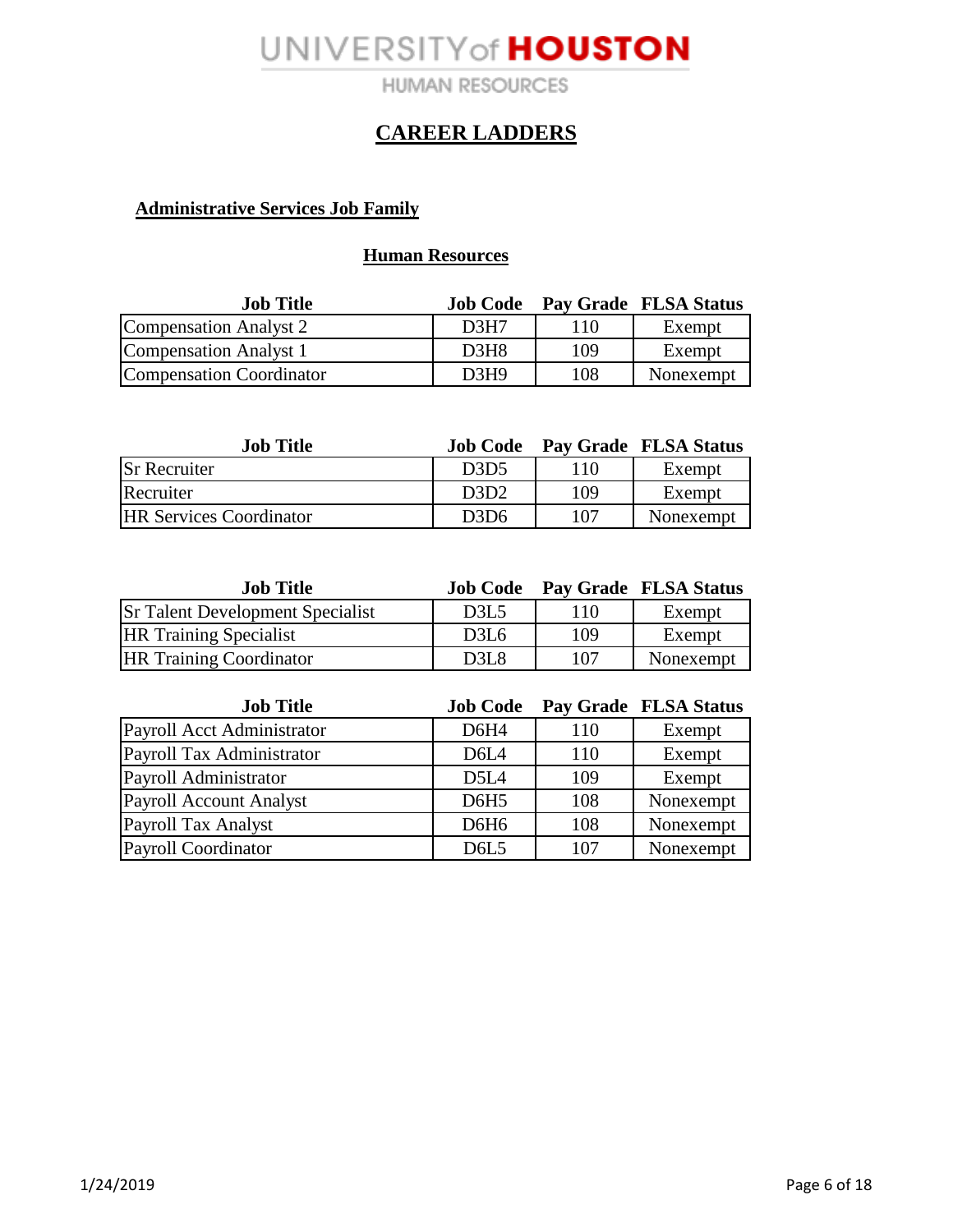**HUMAN RESOURCES** 

### **CAREER LADDERS**

### **Research Job Family**

#### **Research Administration**

| <b>Job Title</b>                    |      |     | <b>Job Code Pay Grade FLSA Status</b> |
|-------------------------------------|------|-----|---------------------------------------|
| <b>Research Administrator 3</b>     | D7G6 | 111 | Exempt                                |
| <b>Research Administrator 2</b>     | D7G5 | 110 | Exempt                                |
| <b>Research Administrator 1</b>     | D7G4 | 109 | Exempt                                |
| <b>Research Funding Specialist</b>  | D7L6 | 109 | Exempt                                |
| <b>Research Grants Office Coord</b> | D7G8 | 108 | Nonexempt                             |
| Proposal Specialist 2               | D7L7 | 108 | Nonexempt                             |
| Proposal Specialist 1               | D7L8 | 107 | Nonexempt                             |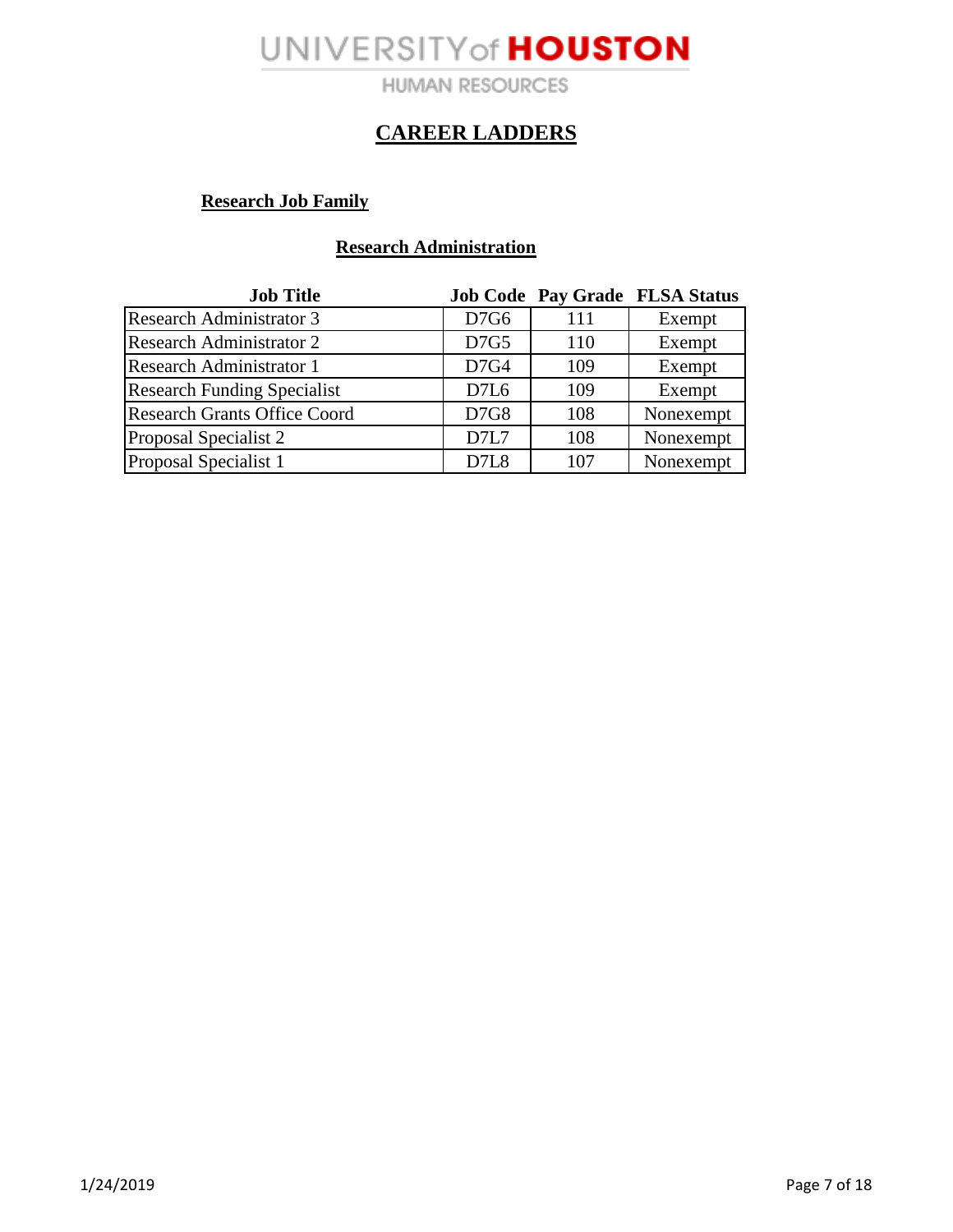**HUMAN RESOURCES** 

### **CAREER LADDERS**

#### **Student Services Job Family**

#### **Health Services**

| <b>Job Title</b>             |                               |     | <b>Job Code Pay Grade FLSA Status</b> |
|------------------------------|-------------------------------|-----|---------------------------------------|
| Optometric Tech              | H3L6                          | 107 | Nonexempt                             |
| <b>Optometry Resident</b>    | H <sub>3</sub> E <sub>8</sub> | 106 | Nonexempt                             |
| Optometry Assistant 2        | H <sub>3J5</sub>              | 105 | Nonexempt                             |
| <b>Optometry Assistant 1</b> | H <sub>3J6</sub>              | 104 | Nonexempt                             |

| <b>Job Title</b> |                  |     | <b>Job Code Pay Grade FLSA Status</b> |
|------------------|------------------|-----|---------------------------------------|
| Pharmacist 3     | H <sub>4G6</sub> |     | Exempt                                |
| Pharmacist 2     | H4G7             | 111 | Exempt                                |
| Pharmacist 1     | H4G8             | 109 | Exempt                                |

| <b>Job Title</b>               |             |     | <b>Job Code Pay Grade FLSA Status</b> |
|--------------------------------|-------------|-----|---------------------------------------|
| Psychologist 2                 | <b>H5H7</b> | 110 | Exempt                                |
| Psychologist 1                 | H5H8        | 109 | Exempt                                |
| <b>Psychological Counselor</b> | H5G6        | 108 | Nonexempt                             |

### **Library Services**

| <b>Job Title</b>                     |                               |     | <b>Job Code Pay Grade FLSA Status</b> |
|--------------------------------------|-------------------------------|-----|---------------------------------------|
| Archivist                            | P1Q6                          | 110 | Exempt                                |
| College Research Librarian           | P1P6                          | 109 | Exempt                                |
| Senior Manager, Circulation Svcs     | P1H4                          | 109 | Exempt                                |
| <b>Manager, Circulation Services</b> | S <sub>2</sub> T <sub>6</sub> | 108 | Nonexempt                             |
| <b>Library Supervisor</b>            | P <sub>1</sub> H <sub>6</sub> | 107 | Nonexempt                             |
| Library Copy Center Supervisor       | P <sub>1</sub> J <sub>6</sub> | 106 | Nonexempt                             |
| Senior Library Specialist            | P1K5                          | 106 | Nonexempt                             |
| <b>Library Specialist</b>            | P <sub>1</sub> K <sub>6</sub> | 105 | Nonexempt                             |
| Senior Library Assistant             | P1K7                          | 104 | Nonexempt                             |
| <b>Library Assistant</b>             | P1K8                          | 103 | Nonexempt                             |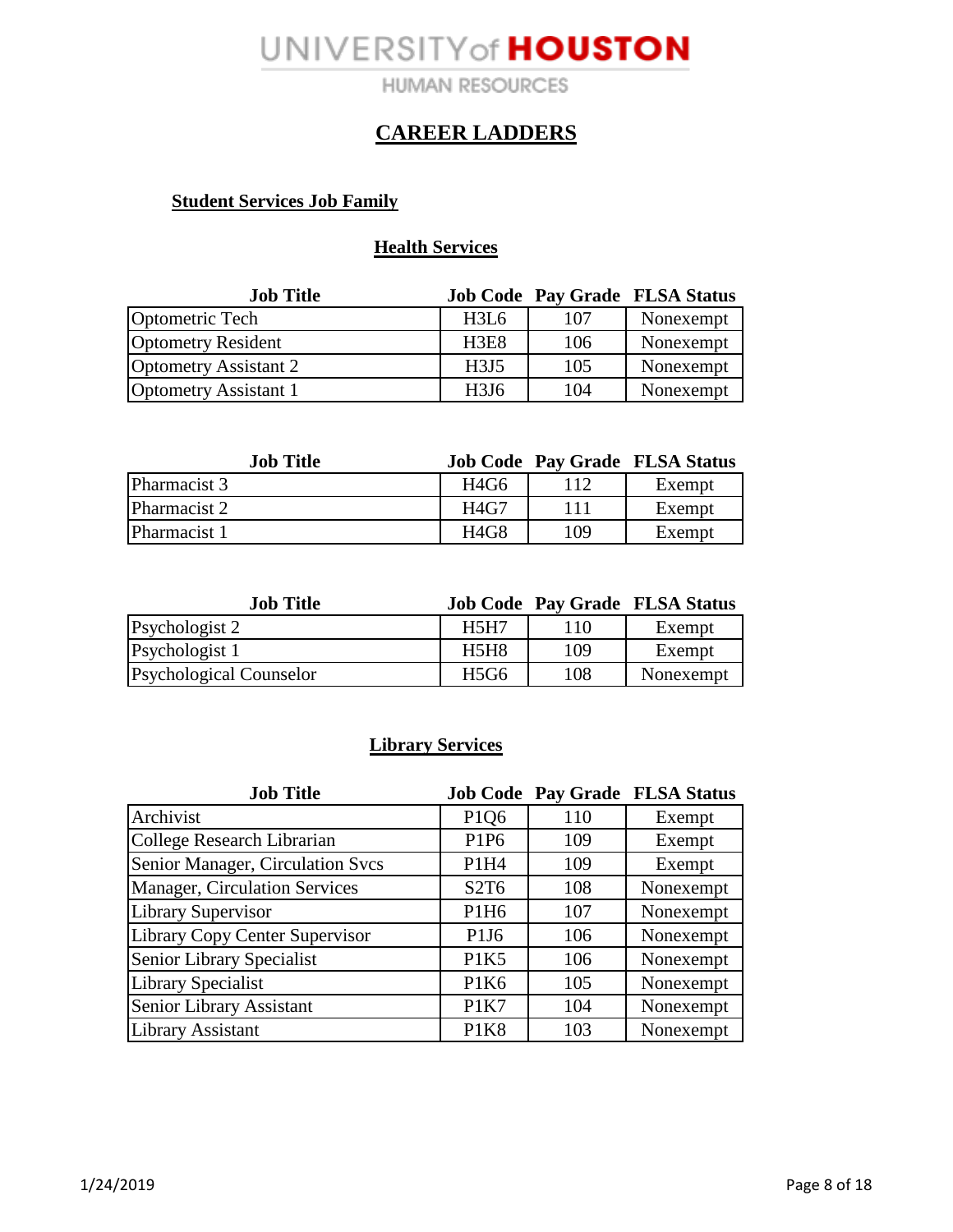**HUMAN RESOURCES** 

### **CAREER LADDERS**

#### **Student Services Job Family**

#### **Enrollment Services**

| <b>Job Title</b>              | <b>Job Code</b>               |     | Pay Grade FLSA Status |
|-------------------------------|-------------------------------|-----|-----------------------|
| <b>Admissions Manager</b>     | J2G6                          | 108 | Nonexempt             |
| Admissions Supervisor         | J2H6                          | 107 | Nonexempt             |
| <b>Admissions Counselor 2</b> | J2L5                          | 107 | Nonexempt             |
| Admissions Counselor 1        | J2L6                          | 106 | Nonexempt             |
| <b>Admissions Assistant 2</b> | J2M4                          | 105 | Nonexempt             |
| Admissions Assistant 1        | J <sub>2</sub> M <sub>6</sub> | 104 | Nonexempt             |

| <b>Job Title</b>               | <b>Job Code</b>  |        | Pay Grade FLSA Status |
|--------------------------------|------------------|--------|-----------------------|
| <b>Associate Registrar</b>     | J5F6             | 111/Ex | Exempt                |
| <b>Assistant Registrar</b>     | J5H <sub>6</sub> | 110    | Exempt                |
| Mgr, Registration & Acad Rec   | J5J6             | 108    | Nonexempt             |
| Coord, Registration & Acad Rec | J5J8             | 107    | Nonexempt             |
| Assistant, Reg & Acad Rec 2    | <b>J5K5</b>      | 106    | Nonexempt             |
| <b>Records Assistant</b>       | J5K6             | 105    | Nonexempt             |

#### **Career Services**

| <b>Job Title</b>             | <b>Job Code</b> |     | <b>Pay Grade FLSA Status</b> |
|------------------------------|-----------------|-----|------------------------------|
| Spec, Career Development     | J3R4            | 109 | Exempt                       |
| Counselor, Career 2          | <b>J3R9</b>     | 108 | Exempt                       |
| Counselor, Career 1, College | J3R7            | 108 | Exempt                       |
| Counselor, Career            | J3R6            | 107 | Exempt                       |

### **Education Services**

| <b>Job Title</b>            | <b>Job Code</b> |     | <b>Pay Grade FLSA Status</b> |
|-----------------------------|-----------------|-----|------------------------------|
| Academic Advisor 3          | J3G6            | 109 | Exempt                       |
| Academic Advisor 2          | J3H7            | 108 | Exempt                       |
| Academic Advisor 1          | J3H8            | 107 | Nonexempt                    |
| <b>Advising Assistant 2</b> | J3J7            | 106 | Nonexempt                    |
| <b>Advising Assistant 1</b> | J3J8            | 104 | Nonexempt                    |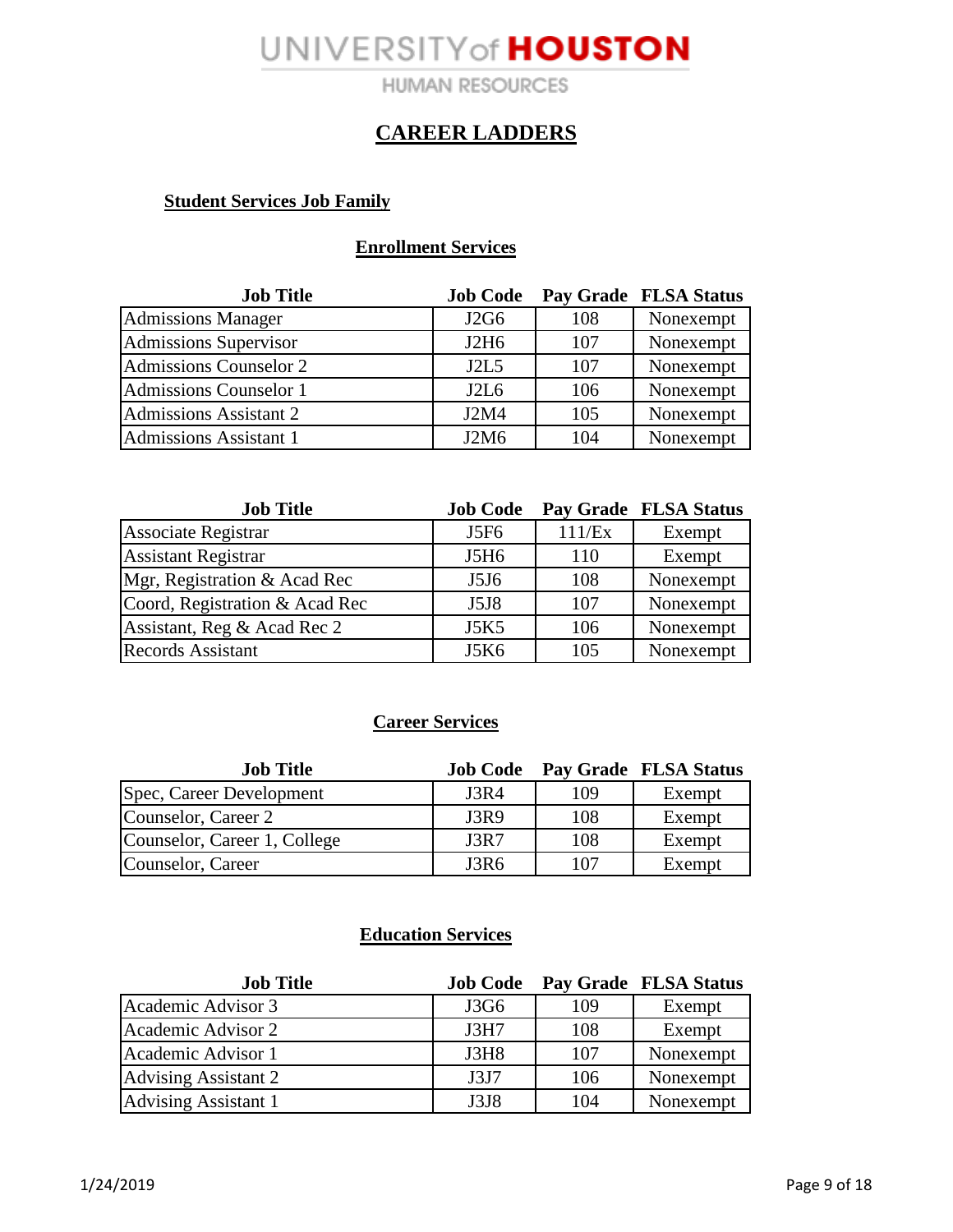**HUMAN RESOURCES** 

## **CAREER LADDERS**

### **University Advancement Job Family**

**Media**

| <b>Job Title</b>           |      |     | <b>Job Code Pay Grade FLSA Status</b> |
|----------------------------|------|-----|---------------------------------------|
| Graphics Designer, Senior  | M3K5 | 109 | Exempt                                |
| <b>Graphics Designer 2</b> | M3K7 | 108 | Nonexempt                             |
| Graphics Designer 1        | M3K8 | 106 | Nonexempt                             |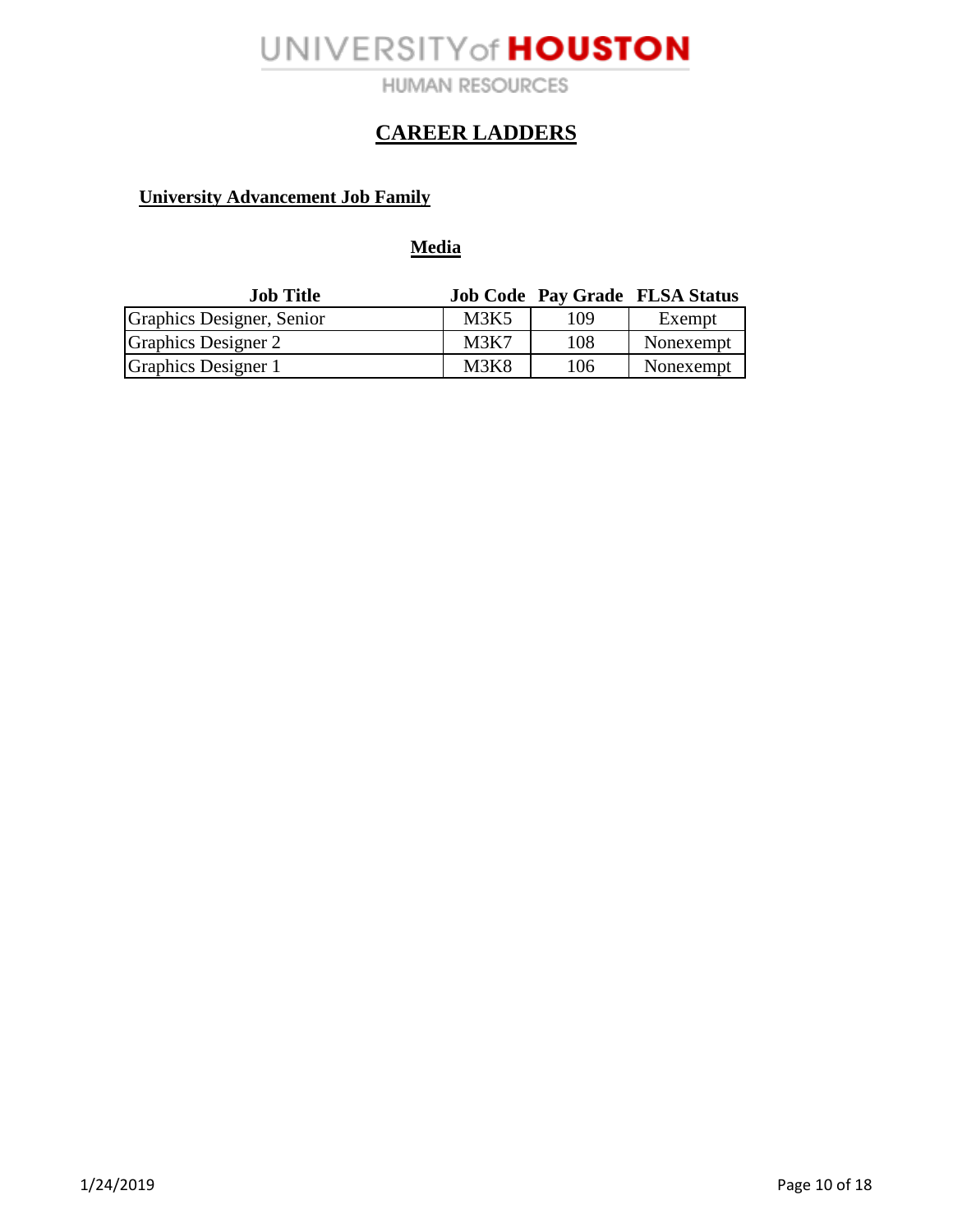**HUMAN RESOURCES** 

## **CAREER LADDERS**

### **Operations Job Family**

### **Operations**

| <b>Job Title</b>             |                  |     | <b>Job Code Pay Grade FLSA Status</b> |
|------------------------------|------------------|-----|---------------------------------------|
| Postal Manager               | M7D <sub>6</sub> | 109 | Exempt                                |
| Postal Supervisor            | M7E6             | 107 | Nonexempt                             |
| <b>Lead Postal Assistant</b> | M7G4             | 105 | Nonexempt                             |
| Postal Assistant 2           | M7G7             | 104 | Nonexempt                             |
| Postal Assistant 1           | <b>M7G8</b>      | 103 | Nonexempt                             |

| <b>Job Title</b>                        |                               |     | <b>Job Code Pay Grade FLSA Status</b> |
|-----------------------------------------|-------------------------------|-----|---------------------------------------|
| Manager, Printing                       | M <sub>2E6</sub>              | 109 | Exempt                                |
| Manager, Asst, Printing                 | M <sub>2</sub> E <sub>8</sub> | 109 | Exempt                                |
| Supervisor, Printing                    | M <sub>2F6</sub>              | 108 | Nonexempt                             |
| <b>Printing Services Representative</b> | M2F7                          | 106 | Nonexempt                             |
| Proofreader                             | M <sub>2G6</sub>              | 105 | Nonexempt                             |
| <b>Printing Estimator</b>               | M2G7                          | 105 | Nonexempt                             |
| <b>Bindery Equipment Operator 2</b>     | <b>M2K7</b>                   | 105 | Nonexempt                             |
| <b>Bindery Equipment Operator 1</b>     | <b>M2K8</b>                   | 104 | Nonexempt                             |

| <b>Job Title</b>             |      |     | <b>Job Code Pay Grade FLSA Status</b> |
|------------------------------|------|-----|---------------------------------------|
| Supervisor, Digital Prepress | M2H2 | 108 | Nonexempt                             |
| Digital Prepress Tech        | M2H3 | 106 | Nonexempt                             |
| Asst, Press                  | M2H9 | 103 | Nonexempt                             |

| <b>Job Title</b>                       |                               |     | <b>Job Code Pay Grade FLSA Status</b> |
|----------------------------------------|-------------------------------|-----|---------------------------------------|
| <b>Offset Press/Bindery Specialist</b> | M <sub>2</sub> H <sub>6</sub> | 107 | Nonexempt                             |
| <b>Offset Press Operator 3</b>         | M2H5                          | 107 | Nonexempt                             |
| <b>Offset Press Operator 2</b>         | M2H7                          | 106 | Nonexempt                             |
| <b>Offset Press Operator 1</b>         | M2H8                          | 105 | Nonexempt                             |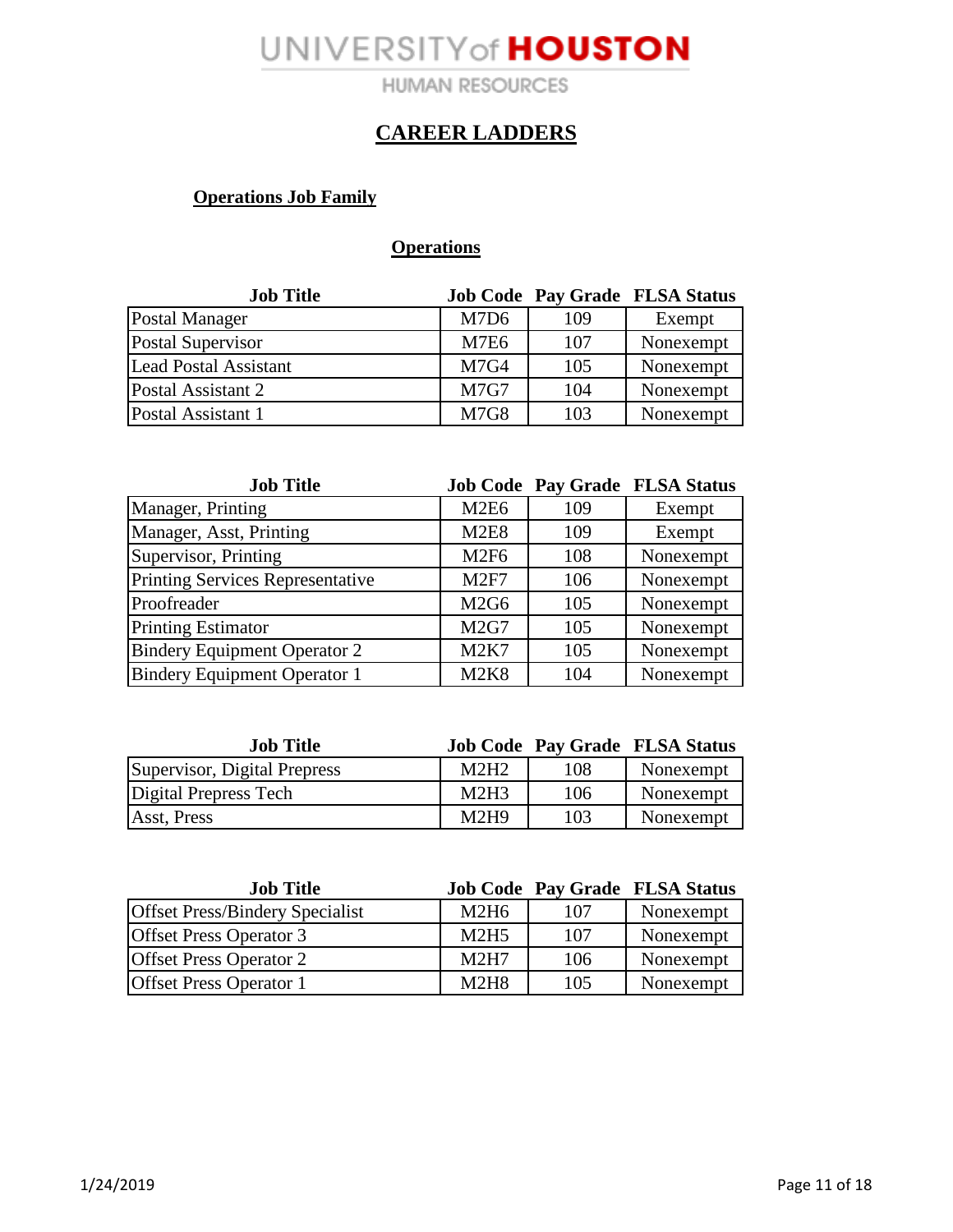**HUMAN RESOURCES** 

### **CAREER LADDERS**

#### **Student Services Job Family**

### **Education Services**

| <b>Job Title</b>                    |                  |     | <b>Job Code</b> Pay Grade FLSA Status |
|-------------------------------------|------------------|-----|---------------------------------------|
| Teacher, Charter School             | P306             | 109 | Exempt                                |
| <b>Asst Teacher, Charter School</b> | P3M <sub>6</sub> | 105 | Nonexempt                             |

| <b>Job Title</b>              | <b>Job Code</b>               |     | Pay Grade FLSA Status |
|-------------------------------|-------------------------------|-----|-----------------------|
| Spyr, Children's Learning Ctr | P <sub>3</sub> G <sub>4</sub> | 108 | Nonexempt             |
| Lead Teacher, Child Care      | P <sub>3J6</sub>              | 107 | Nonexempt             |
| Associate Teacher, Child Care | P <sub>3</sub> L <sub>6</sub> | 105 | Nonexempt             |
| Asst Teacher, Child Care Ctr  | P <sub>3</sub> L <sub>7</sub> | 104 | Nonexempt             |
| Teacher, Infant Child Care    | P <sub>3</sub> L <sub>4</sub> | 104 | Nonexempt             |

| <b>Job Title</b>                | <b>Job Code</b>               |     | Pay Grade FLSA Status |
|---------------------------------|-------------------------------|-----|-----------------------|
| <b>Instructional Designer 3</b> | P <sub>2</sub> K <sub>4</sub> | 110 | Exempt                |
| <b>Instructional Designer 2</b> | P <sub>2</sub> K <sub>5</sub> | 109 | Exempt                |
| <b>Instructional Designer 1</b> | P <sub>2</sub> K <sub>6</sub> | 108 | Exempt                |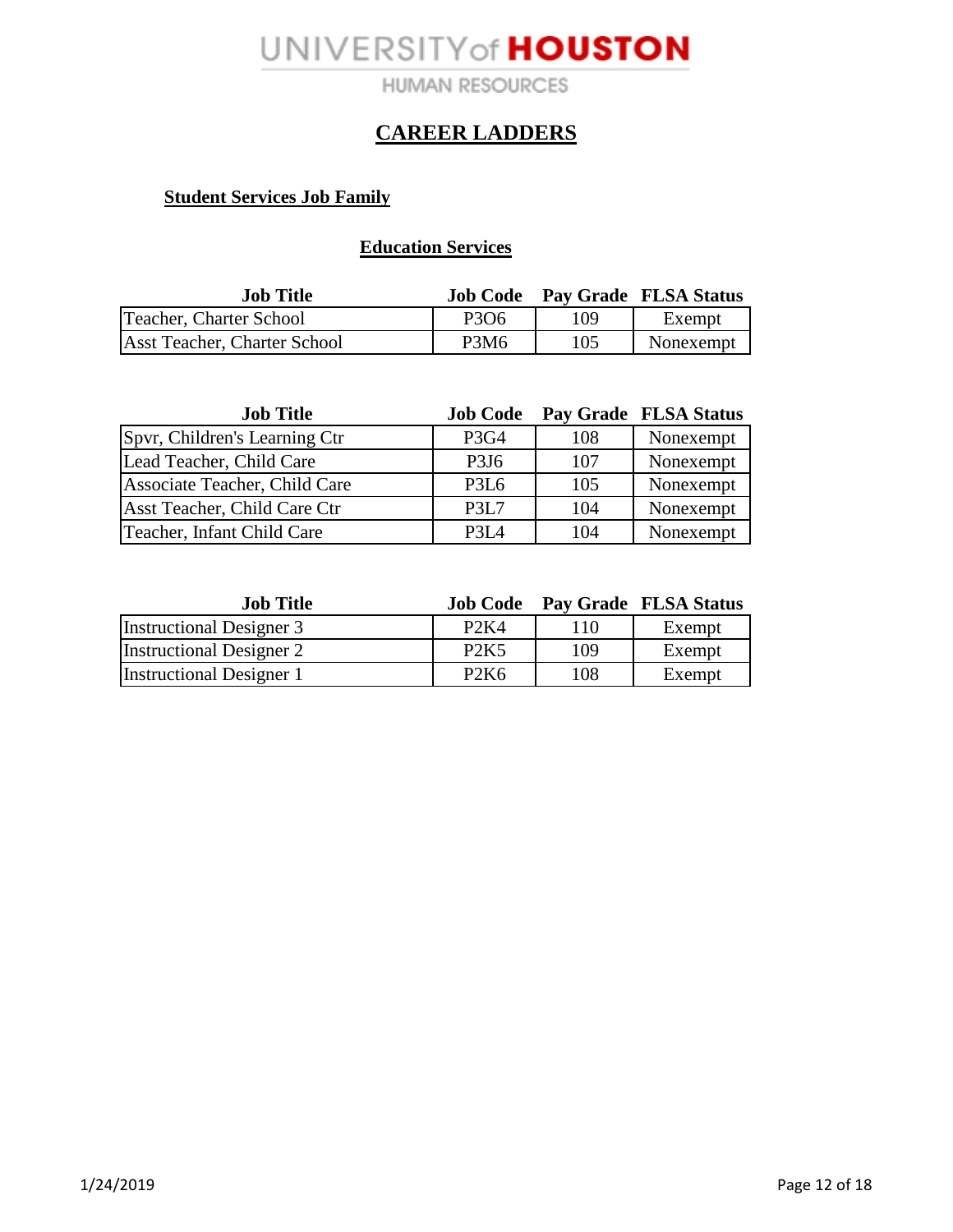**HUMAN RESOURCES** 

### **CAREER LADDERS**

### **Operations Job Family**

### **Maintenance**

| <b>Job Title</b>                |      |     | <b>Job Code Pay Grade FLSA Status</b> |
|---------------------------------|------|-----|---------------------------------------|
| <b>Facilities Services Lead</b> | L7J4 | 106 | Nonexempt                             |
| Custodian 3                     | L7J7 | 105 | Nonexempt                             |
| Custodian 2                     | L7J8 | 104 | Nonexempt                             |
| Custodian 1                     | L7J9 | 103 | Nonexempt                             |

| <b>Job Title</b>                   |      |     | <b>Job Code Pay Grade FLSA Status</b> |
|------------------------------------|------|-----|---------------------------------------|
| Grounds Supervisor 2               | L7G1 | 108 | Nonexempt                             |
| Grounds Supervisor 1               | L7G2 | 106 | Nonexempt                             |
| <b>Grounds Chemical Specialist</b> | L7H4 | 105 | Nonexempt                             |
| Lead Groundskeeper                 | L7G4 | 105 | Nonexempt                             |
| Groundskeeper 2                    | L7G6 | 104 | Nonexempt                             |
| Groundskeeper 1                    | L7G8 | 103 | Nonexempt                             |

| <b>Job Title</b>             |       |     | <b>Job Code Pay Grade FLSA Status</b> |
|------------------------------|-------|-----|---------------------------------------|
| <b>Skilled Trades Tech 3</b> | L3F6  | 108 | Nonexempt                             |
| Skilled Trades Tech 2        | 1.3F7 | 107 | Nonexempt                             |
| <b>Skilled Trades Tech 1</b> | L3F8  | 106 | Nonexempt                             |

| <b>Job Title</b>          |      |     | <b>Job Code Pay Grade FLSA Status</b> |
|---------------------------|------|-----|---------------------------------------|
| Labor & Garage Maint Spvr | L7K2 | 108 | Nonexempt                             |
| Labor Supervisor 1        | L7K3 | 105 | Nonexempt                             |
| Laborer 2                 | L7K6 | 103 | Nonexempt                             |
| Laborer 1                 | L7K8 | 102 | Nonexempt                             |

| <b>Job Title</b>            |                  |     | <b>Job Code Pay Grade FLSA Status</b> |
|-----------------------------|------------------|-----|---------------------------------------|
| <b>Auto Shop Supervisor</b> | L2G2             | 109 | Nonexempt                             |
| Auto Mechanic               | L <sub>2G6</sub> | 107 | Nonexempt                             |
| Auto Mechanic Helper        | L2G8             | 105 | Nonexempt                             |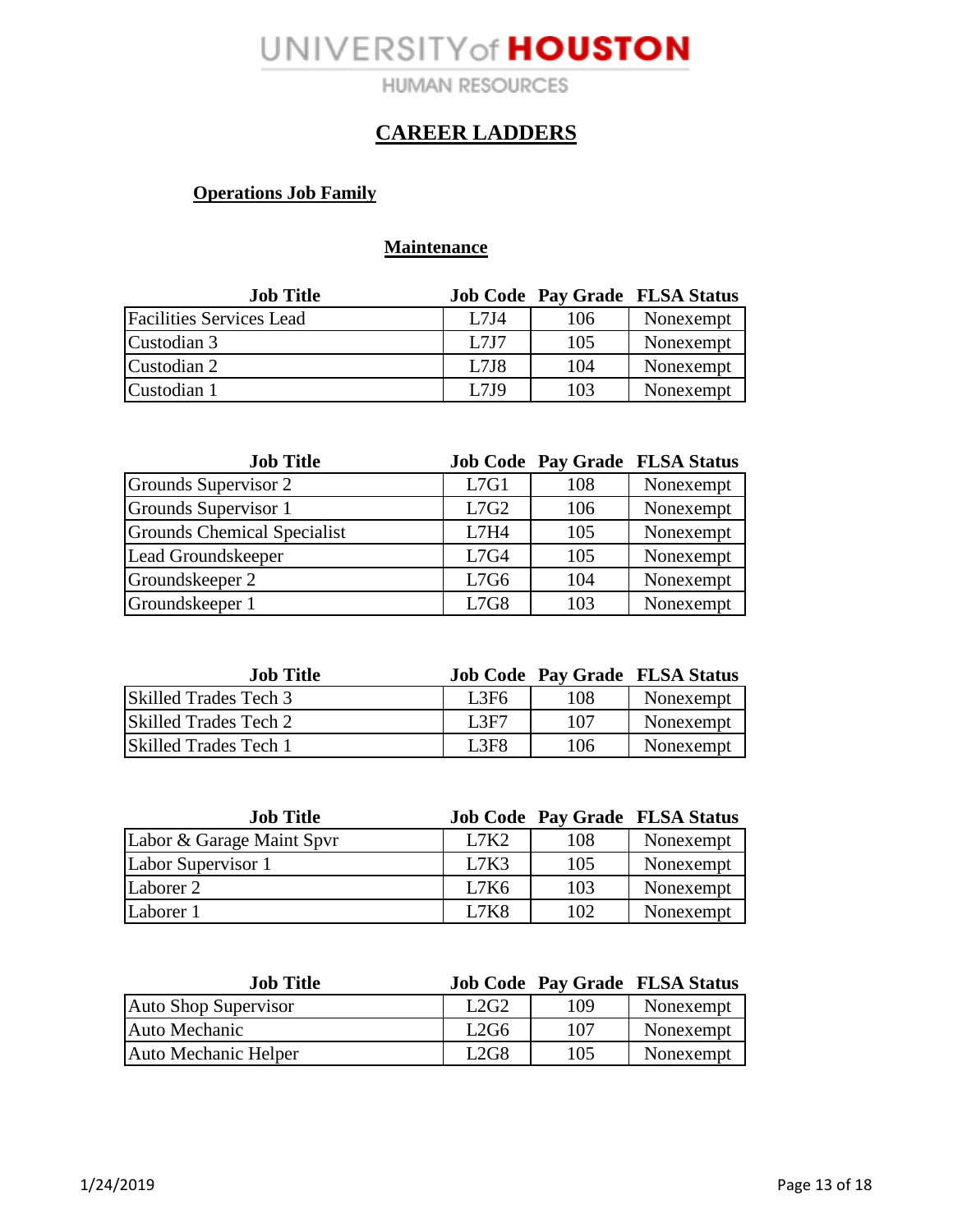**HUMAN RESOURCES** 

### **CAREER LADDERS**

### **Operations Job Family**

#### **Maintenance**

| <b>Job Title</b>     |       |     | <b>Job Code Pay Grade FLSA Status</b> |
|----------------------|-------|-----|---------------------------------------|
| Equipment Mechanic 2 | I 914 | 106 | Nonexempt                             |
| Equipment Mechanic 1 | L9J6  | 105 | Nonexempt                             |

| <b>Job Title</b>             |      |     | <b>Job Code Pay Grade FLSA Status</b> |
|------------------------------|------|-----|---------------------------------------|
| <b>Electrical Supervisor</b> | L2H2 | 110 | Nonexempt                             |
| Lead Electrician             | L2H4 | 109 | Nonexempt                             |
| Journey Electrician          | L2H6 | 108 | Nonexempt                             |
| Apprentice Electrician       | L2H7 | 107 | Nonexempt                             |
| <b>Electrician Helper</b>    | L2H8 | 106 | Nonexempt                             |

| <b>Job Title</b>                |       |     | <b>Job Code Pay Grade FLSA Status</b> |
|---------------------------------|-------|-----|---------------------------------------|
| <b>Elevator Supervisor</b>      | L2J2  | 111 | Nonexempt                             |
| Lead Elevator Mechanic          | L2J4  | 110 | Nonexempt                             |
| Journey Elevator Mechanic       | L2J6  | 109 | Nonexempt                             |
| Apprentice Elevator Mechanic    | 1.217 | 107 | Nonexempt                             |
| <b>Elevator Mechanic Helper</b> | L2J8  | 106 | Nonexempt                             |

| <b>Job Title</b>     |                  |     | <b>Job Code Pay Grade FLSA Status</b> |
|----------------------|------------------|-----|---------------------------------------|
| Locksmith Supervisor | L <sub>3I2</sub> | 109 | Nonexempt                             |
| Lead Locksmith       | L <sub>3I4</sub> | 108 | Nonexempt                             |
| Journey Locksmith    | L <sub>3I6</sub> | 106 | Nonexempt                             |
| Locksmith Helper     | L3I8             | 105 | Nonexempt                             |

| <b>Job Title</b>             |                               |     | <b>Job Code Pay Grade FLSA Status</b> |
|------------------------------|-------------------------------|-----|---------------------------------------|
| <b>Mechanical Supervisor</b> | L <sub>5</sub> I <sub>2</sub> | 110 | Nonexempt                             |
| Lead HVAC Mechanic           | L5I4                          | 109 | Nonexempt                             |
| Journey HVAC Mechanic        | L5I6                          | 108 | Nonexempt                             |
| <b>HVAC Helper</b>           | L5I8                          | 106 | Nonexempt                             |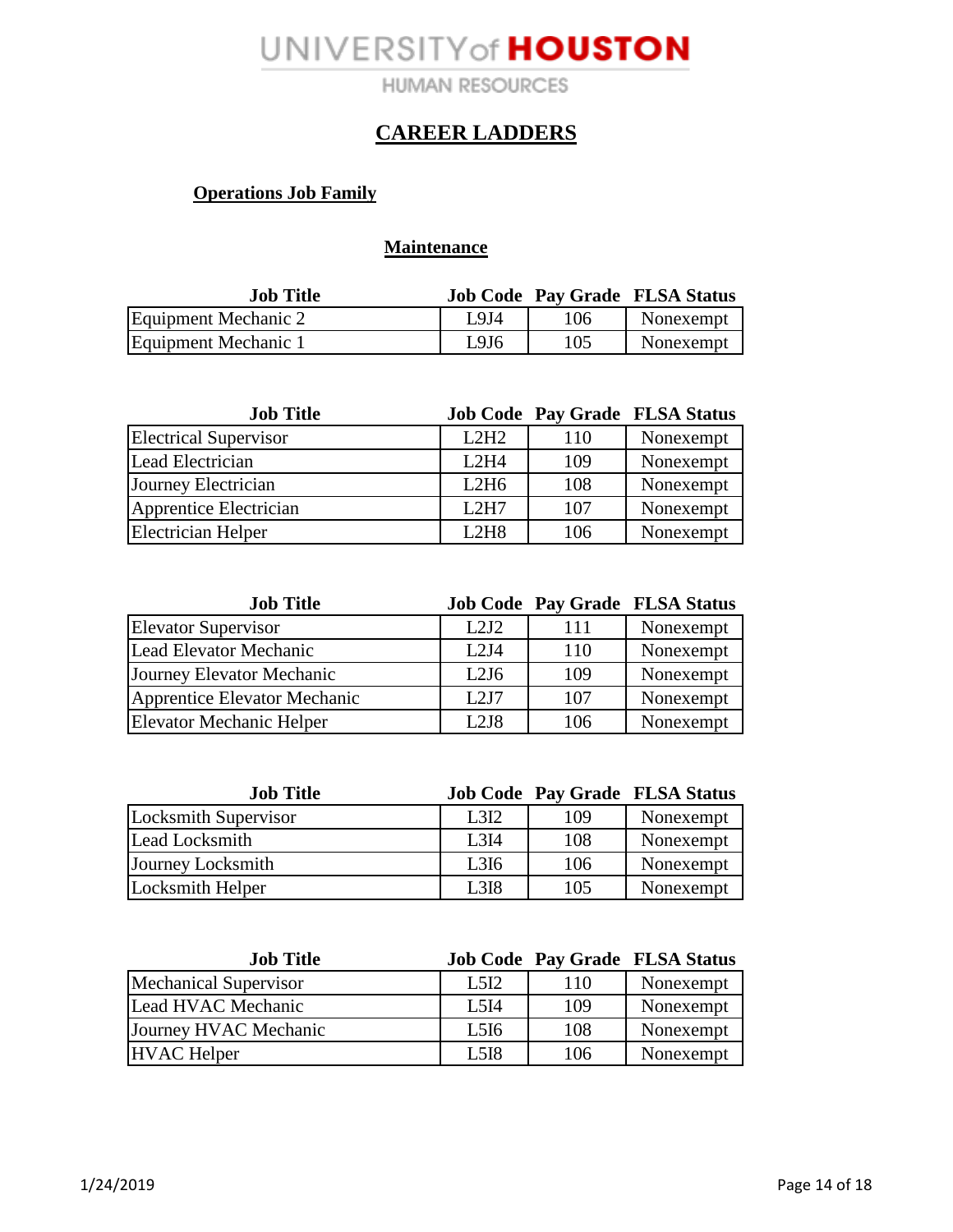**HUMAN RESOURCES** 

### **CAREER LADDERS**

### **Operations Job Family**

### **Maintenance**

| <b>Job Title</b>           | <b>Job Code</b> |     | Pay Grade FLSA Status |
|----------------------------|-----------------|-----|-----------------------|
| Fire Alarm Shop Supervisor | L2H3            | 110 | Nonexempt             |
| Lead Fire Alarm Tech       | L2H9            | 108 | Nonexempt             |
| Fire Alarm Tech 2          | L2I5            | 107 | Nonexempt             |
| Fire Alarm Tech 1          | I 2I4           | 106 | Nonexempt             |

#### **Public Safety**

| <b>Job Title</b>         | <b>Job Code</b>               |     | Pay Grade FLSA Status |
|--------------------------|-------------------------------|-----|-----------------------|
| Police Captain           | M6B6                          | 113 | Exempt                |
| <b>Police Lieutenant</b> | <b>M6B8</b>                   | 112 | Exempt                |
| Police Sergeant          | M <sub>6</sub> C <sub>4</sub> | 110 | Nonexempt             |
| Police Corporal          | M <sub>6</sub> C <sub>6</sub> | 109 | Nonexempt             |
| Police Officer           | <b>M6C8</b>                   | 108 | Nonexempt             |

| <b>Job Title</b>        | <b>Job Code</b> |     | Pay Grade FLSA Status |
|-------------------------|-----------------|-----|-----------------------|
| <b>Fire Marshall</b>    | M6E2            |     | Exempt                |
| Assistant Fire Marshall | M6E4            | 110 | Exempt                |
| Deputy Fire Marshall    | M6E6            | 108 | Nonexempt             |

| <b>Job Title</b>                     | <b>Job Code</b>  |     | Pay Grade FLSA Status |
|--------------------------------------|------------------|-----|-----------------------|
| <b>Safety Manager</b>                | D5K6             | 112 | Exempt                |
| <b>Sr Safety Specialist</b>          | D8K <sub>2</sub> | 110 | Exempt                |
| <b>Safety Specialist</b>             | D8K4             | 109 | Exempt                |
| <b>Environmental Protect Officer</b> | <b>D8G6</b>      | 109 | Exempt                |
| Asbestos & Safety Coordinator        | D8H <sub>6</sub> | 109 | Exempt                |
| Hazardous Waste Specialist           | D8K7             | 108 | Nonexempt             |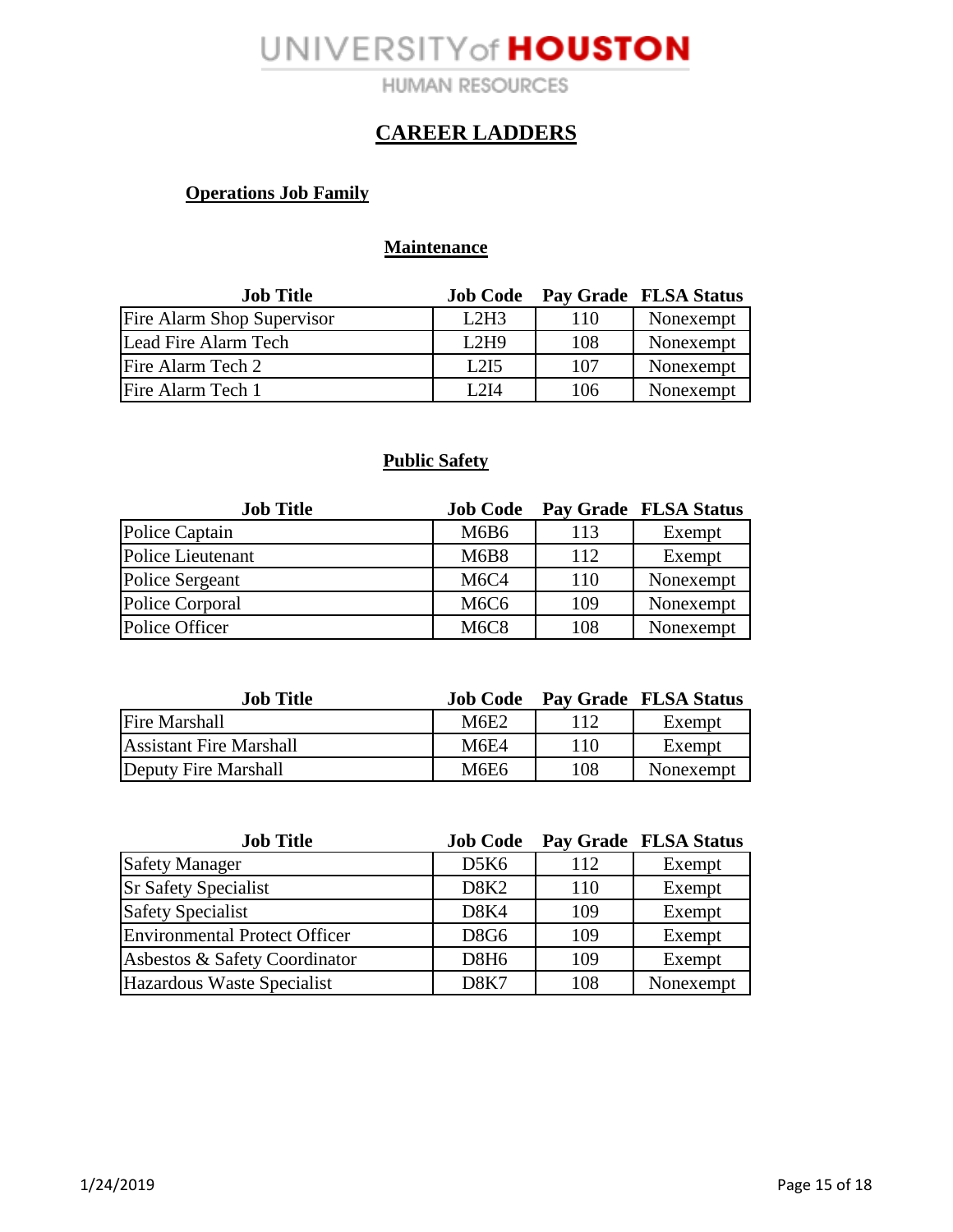**HUMAN RESOURCES** 

### **CAREER LADDERS**

### **Information Technology Job Family**

### **Application Systems**

| <b>Job Title</b>               |                  |     | <b>Job Code Pay Grade FLSA Status</b> |
|--------------------------------|------------------|-----|---------------------------------------|
| <b>Application Developer 4</b> | N4G5             | 308 | Exempt                                |
| <b>Application Developer 3</b> | N <sub>4G6</sub> | 306 | Exempt                                |
| <b>Application Developer 2</b> | N4G7             | 305 | Exempt                                |
| Application Developer 1        | N4G8             | 304 | Exempt                                |
| Analyst, Programmer 2          | N4J7             | 306 | Exempt                                |
| Analyst, Programmer 1          | N4J8             | 304 | Exempt                                |

### **End User Support**

| <b>Job Title</b>                |             |     | <b>Job Code Pay Grade FLSA Status</b> |
|---------------------------------|-------------|-----|---------------------------------------|
| Mgr, Coll/Div Info Svcs 2       | <b>N6H4</b> | 307 | Exempt                                |
| Mgr, Coll/Div Info Svcs 1       | <b>N6H5</b> | 306 | Exempt                                |
| <b>LAN</b> Administrator        | <b>N6G6</b> | 306 | Exempt                                |
| Analyst, Microsystems 2         | <b>N6H7</b> | 305 | Exempt                                |
| Analyst, Microsystems 1         | <b>N6H8</b> | 304 | Nonexempt                             |
| <b>Computer Support Analyst</b> | N6J4        | 302 | Nonexempt                             |
| Computer Support Tech           | N6J6        | 301 | Nonexempt                             |

| <b>Job Title</b>        |      |     | <b>Job Code Pay Grade FLSA Status</b> |
|-------------------------|------|-----|---------------------------------------|
| Mgr, Info Tech Training | N3F4 | 307 | Exempt                                |
| Trainer, Info Systems   | N3K6 | 305 | Exempt                                |

| <b>Job Title</b>             |      |     | <b>Job Code Pay Grade FLSA Status</b> |
|------------------------------|------|-----|---------------------------------------|
| Mgr, Technology Support Svcs | N3P4 | 308 | Exempt                                |
| Mgr, Asst, User Srvc Support | N3P2 | 306 | Exempt                                |
| Lead, User Services Spec     | N3Q4 | 306 | Exempt                                |
| <b>User Services Spec 3</b>  | N3Q6 | 305 | Exempt                                |
| <b>User Services Spec 2</b>  | N3Q7 | 304 | Nonexempt                             |
| User Services Spec 1         | N3Q8 | 303 | Nonexempt                             |
| Coord, Help Desk             | N3J4 | 303 | Nonexempt                             |
| <b>User Support Tech</b>     | N3S6 | 301 | Nonexempt                             |
| Asst, Help Desk              | N3J8 | 301 | Nonexempt                             |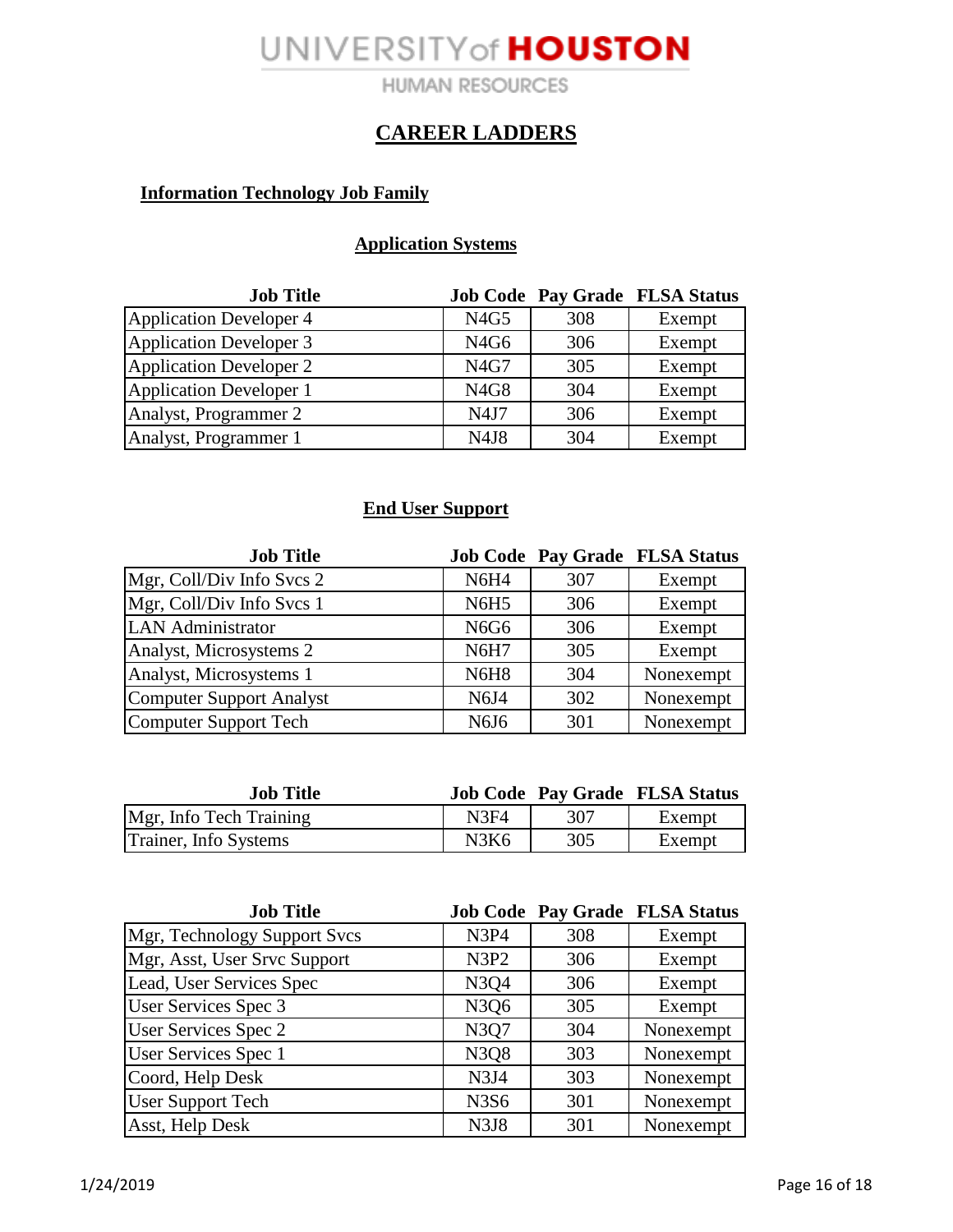**HUMAN RESOURCES** 

### **CAREER LADDERS**

### **Information Technology Job Family**

### **Database Administration**

| <b>Job Title</b>             |             |     | <b>Job Code Pay Grade FLSA Status</b> |
|------------------------------|-------------|-----|---------------------------------------|
| <b>Technical Svcs Lead</b>   | <b>N5M4</b> | 309 | Exempt                                |
| <b>Technical Svcs Spec 4</b> | <b>N5M5</b> | 308 | Exempt                                |
| <b>Technical Svcs Spec 3</b> | N5M6        | 307 | Exempt                                |
| <b>Technical Svcs Spec 2</b> | <b>N5M7</b> | 305 | Exempt                                |
| Technical Svcs Spec 1        | <b>N5M8</b> | 304 | Nonexempt                             |

| <b>Job Title</b>              |                               |     | <b>Job Code Pay Grade FLSA Status</b> |
|-------------------------------|-------------------------------|-----|---------------------------------------|
| Mgr, Enterprise Sys Databases | N <sub>4</sub> D <sub>7</sub> | 311 | Exempt                                |
| <b>ES Database Admin 4</b>    | N5P1                          | 310 | Exempt                                |
| <b>ES Database Admin 3</b>    | N5P2                          | 309 | Exempt                                |
| <b>ES Database Admin 2</b>    | <b>N5P4</b>                   | 308 | Exempt                                |
| <b>ES Database Admin 1</b>    | <b>N5P5</b>                   | 307 | Exempt                                |

### **System Administration**

| <b>Job Title</b>                      |             |     | <b>Job Code Pay Grade FLSA Status</b> |
|---------------------------------------|-------------|-----|---------------------------------------|
| Mgr, Operating Systems                | N2K6        | 309 | Exempt                                |
| Mgr, Asst, Operating Systems          | N2K7        | 308 | Exempt                                |
| <b>Operating Systems Programmer 3</b> | <b>N2N6</b> | 307 | Exempt                                |
| <b>Operating Systems Programmer 2</b> | <b>N2N7</b> | 306 | Exempt                                |
| <b>Operating Systems Programmer 1</b> | <b>N2N8</b> | 304 | Nonexempt                             |

| <b>Job Title</b>               |                               |     | <b>Job Code Pay Grade FLSA Status</b> |
|--------------------------------|-------------------------------|-----|---------------------------------------|
| Mgr, Computing Systems         | N <sub>2</sub> L <sub>6</sub> | 309 | Exempt                                |
| <b>Systems Administrator 3</b> | N2M4                          | 309 | Exempt                                |
| Systems Administrator 2        | N2M6                          | 308 | Exempt                                |
| Systems Administrator 1        | N2M8                          | 307 | Exempt                                |
| Analyst, Systems 2             | <b>N4H7</b>                   | 306 | Exempt                                |
| Analyst, Systems 1             | <b>N4H8</b>                   | 304 | Nonexempt                             |